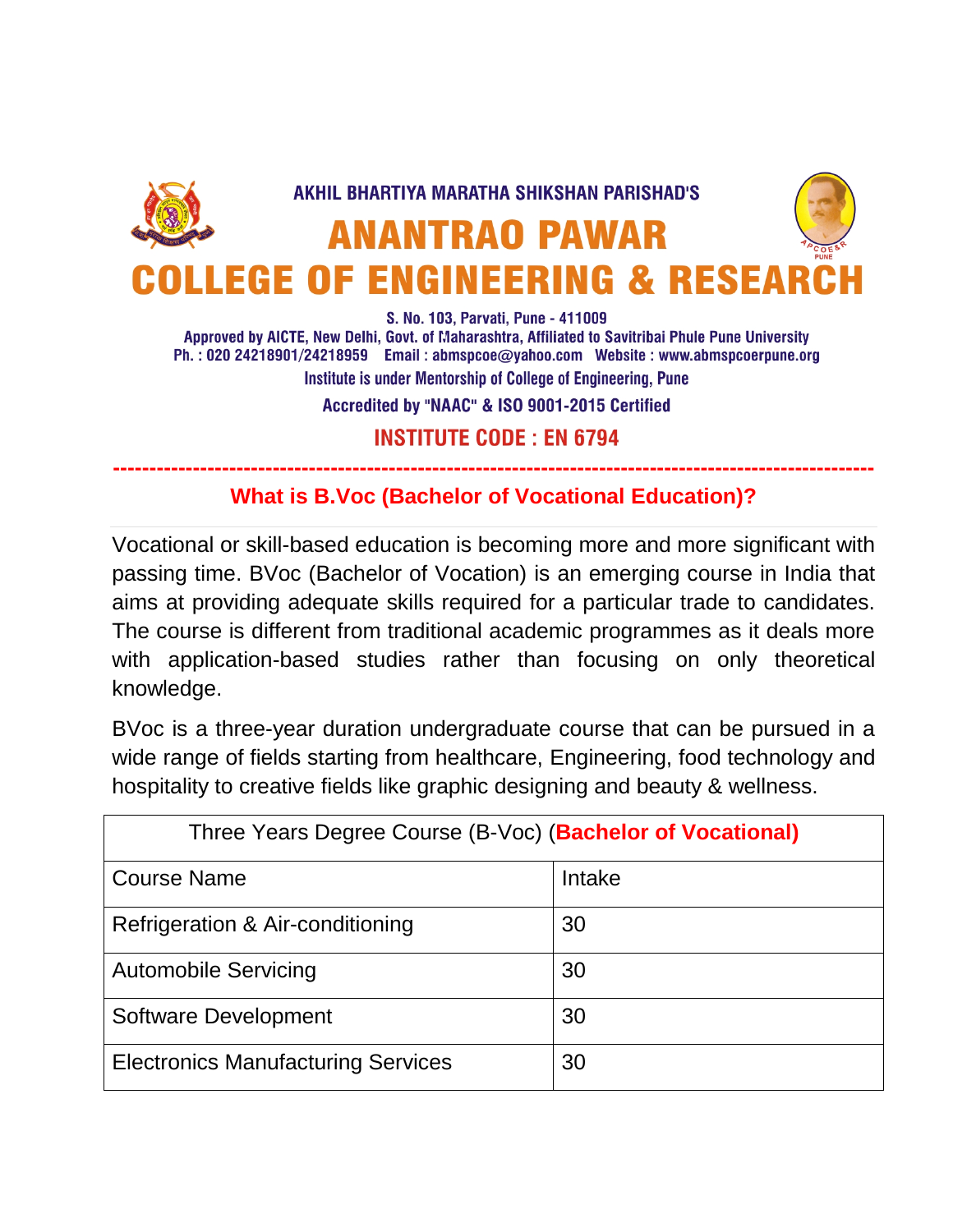**One of the biggest advantages of pursuing BVoc against common degree courses is that a candidate has multiple exit points during the programme and continued industry exposure.**

This means that if a candidate is unable to complete his/ her BVoc course, s/he has is still awarded a diploma after successful completion of first year or advanced diploma after successful completion of second year. Apart from this, the work experience candidates gain during the course increases their chances of getting a job.

We have tie-up with different industries for B-Voc courses. Students will be adopt the skill the related sector as he got an opportunity of on job training.

**A BVoc programme aims at imparting education that builds specific job skills in students, so that they can serve the industries better. After completing a degree or diploma in BVoc candidates can start working in their chosen field immediately.** 

| <b>Top Recruiters for BVoc Students</b> |                                 |  |
|-----------------------------------------|---------------------------------|--|
| Amul                                    | Godrej Industrial Limited       |  |
| Dabur India Ltd                         | PepsiCo India Holdings          |  |
| Nestle India Pvt Ltd                    | <b>Britannia Industries Ltd</b> |  |
| <b>Parle Products Pyt Ltd</b>           | <b>TELCO</b>                    |  |
| L&T                                     | Ashok Leyland                   |  |
| Mahindra & Mahindra                     | Haldex India                    |  |
| Bajaj Auto                              | Maruti Suzuki                   |  |
| Toyota                                  | Yamaha                          |  |
| Hyundai                                 | Hero MotoCorp                   |  |
| Volkswagen                              | Audi                            |  |
| Renault                                 | Seed Infotech Ltd               |  |
| UL Group of automation                  | Andy InfoSec Pvt.Ltd.           |  |

Some of the top recruiters in the field of BVoc are: